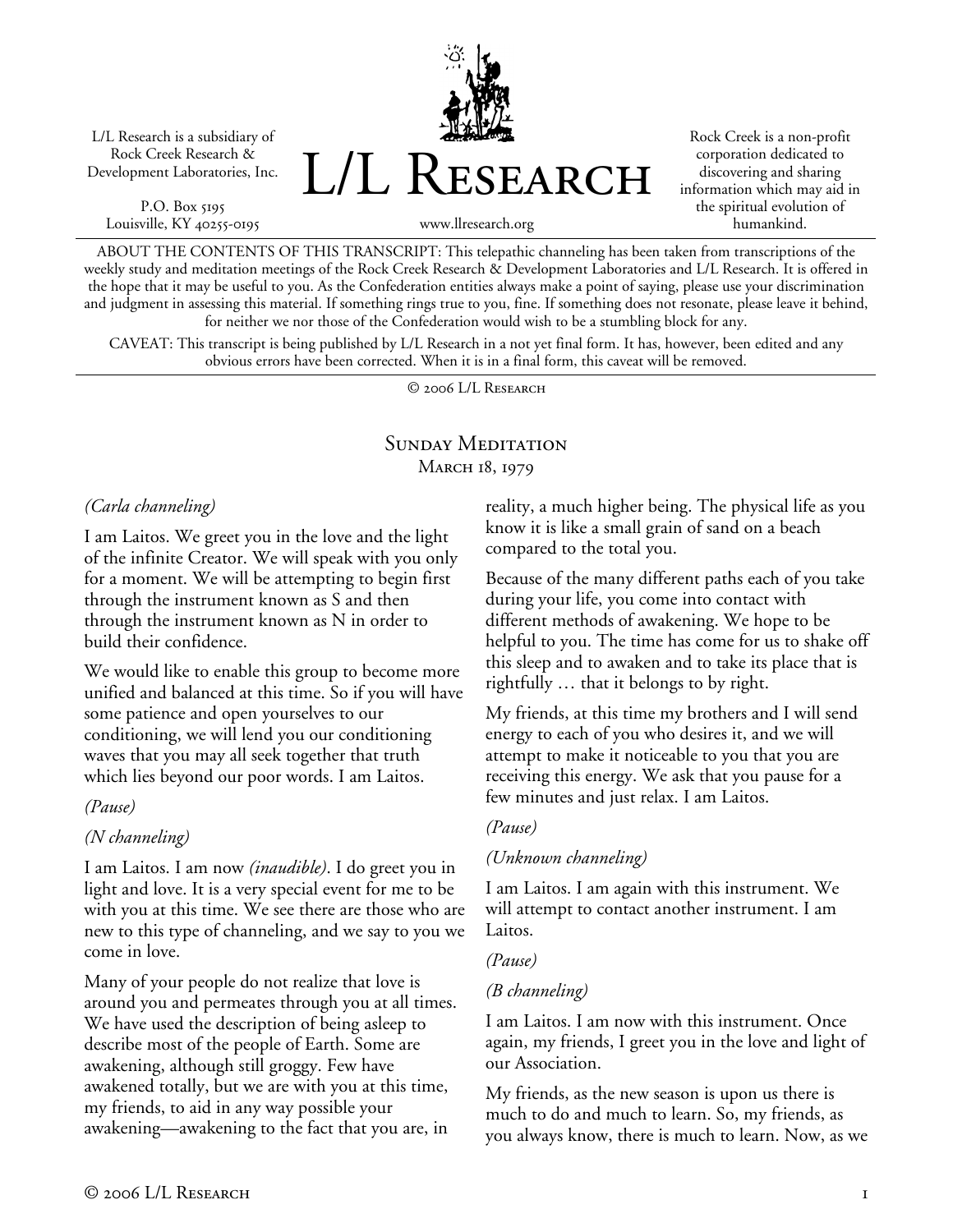have told you many times, it is imperative that through your meditation you will advance your spiritual growth.

Now, my friends, as you know that there is indeed many of you who are asleep, my friends, it is important that there be someone that may recall the awakening of yet another being to their spiritual growth.

My friends, as you find, shall we say, time in which to do the many things that you have planned, my friends, we ask that you allow, shall we say, equal time for that of your spiritual growth. Now, my friends, when we say "equal time," you must realize that there is ample opportunity in which to do this throughout your daily existence. My friends, continue in your meditation, and your spiritual growth is assured.

I shall now leave this instrument. I am Laitos.

*(Pause)* 

## *(Carla channeling)*

I am Latwii. I greet you in the love and the light of the infinite Creator and send you the greetings and good wishes of those of Hatonn, whose emissary we are at this time, [and] who wishes you to know that he appreciates the love that you are sending him and the Confederation in its attempts to send love to the leaders of your planet at this critical time. He wishes you also to know that the crisis is not over, and so he regrets very much not being on station in your skies, and so those at Hatonn have asked us, Latwii, to remain with you as counselors and true philosophers, to share our thoughts with you, and that we will do.

My friends, this instrument has been deep in prayer in the last two minutes, for she fears, as always, that she will not speak the words that we give her. We think that this is a perfect example of what makes us laugh at the people of your planet. You are so serious, my friend; you are so sure that you will be able to tell the truth by the use of your intellect.

My friends, it is as though you have great trees growing on top of your heads with their roots very deep inside your brains, and all the while you are concerned about uprooting these great trees with their great and deep roots. You stood out in the rain and let the sun and the wind pour over these trees and nourish their growth.

My friends, why do you worry? Why do you concern yourselves with those things over which you have no control? Why can you not pray and then let it go and act? Why can you not act and then let it go, be it error or correctness?

My friends, the roots of that tree that grows within your brain, that tree which is called the intellect, cannot be uprooted by force. The intellect can only be starved. Stay out of the rain, my friend. Avoid the sunshine. Do not think too much. It is as simple as that. Do not think about not thinking. The over-use of the intellect, the over-seriousness of your people, has held back more spiritual advancement than we can tell you among your people. You who are in the vast minority among the peoples of your planet, you who are the hope of your planet, you who care to know the truth—do not think that you can think your way to the truth. Know that you can only be the truth. You can only act the truth. You can only love, for that is the heart of the truth. You can only be the original Thought, for that is the heart of love.

There is a love that created you. In that love is all light and all joy. Joining it makes you as light as a butterfly. You have no gravity. You do not need to be serious. You do not need to heap blame, or guilt, for your past incorrectnesses upon yourself. Nor need you do it for others in any way, for others are only yourself, *(inaudible)* in your mind so that you may see yourself better,

Look each person in the face—look yourself in the face—and find love. If you cannot find it, let it go. Wisdom was not ever won in a moment, until the moment comes. Peacefully await that moment. Do not think about that moment or strive toward that moment in your minds for there is a deeper faculty in your heart, and it is called the will. And we urge you, instead, to employ that. Will to know the original Thought of the Creator. Seek and ye shall find. How many times have those who have spoken to you from the Confederation of Plants in the Service of the Infinite Creator said those words, "Seek and ye shall find; knock and it shall be opened unto you"? These words are from one of your holy books, and they are true. The advice is simple. It is not, "Think and ye shall find, think and it shall be opened unto you." But think will. Use your imagination. Use your faculties of hope and desire.

And as you seek, let the journey be one of laughter as well as tears. Let yourself laugh. Let yourself enjoy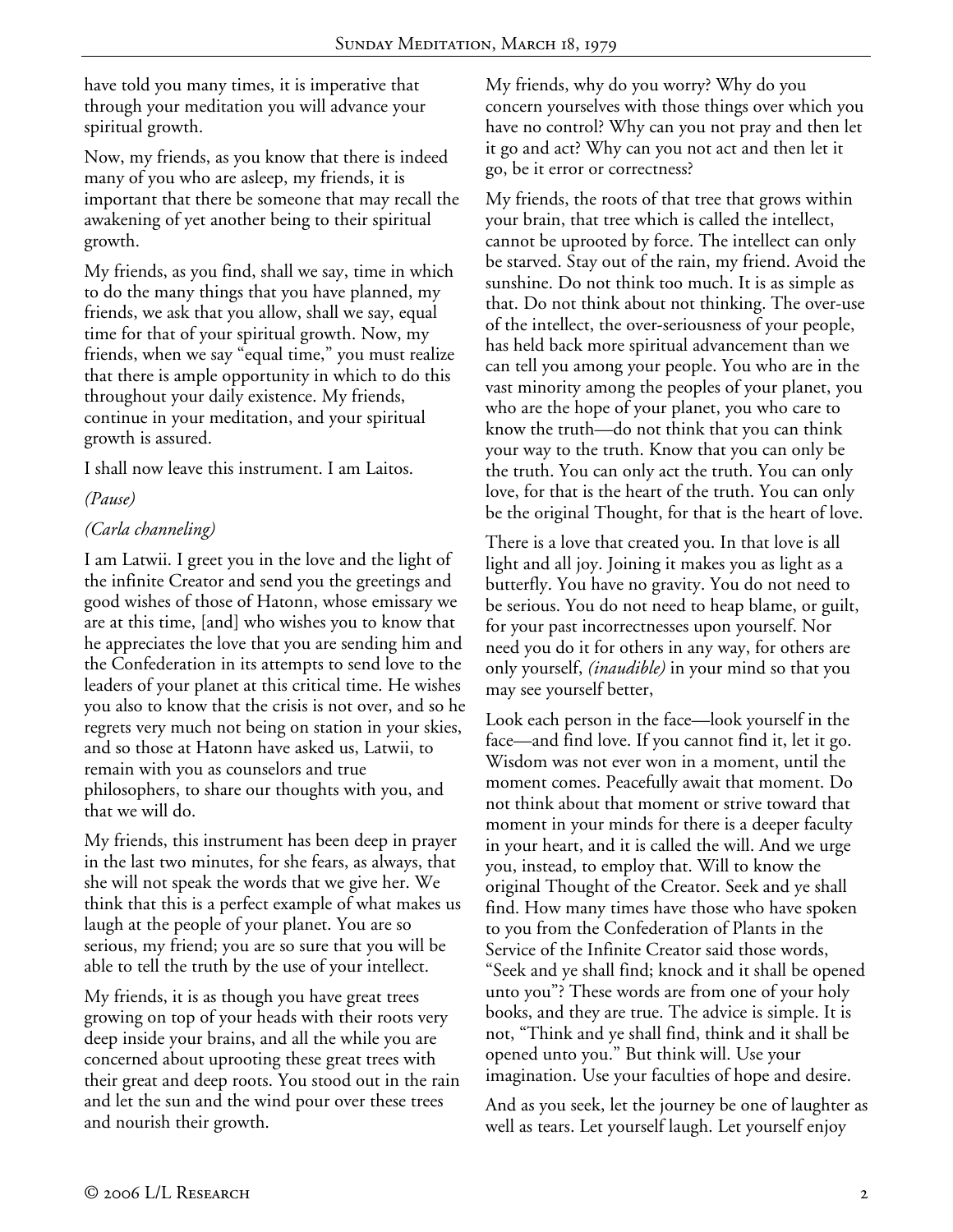that which is beautiful in each moment. Do not think too much. That tree in your head, which is your intellect, is very useful if you need firewood; and you do need a certain amount of it. You have a chemical body. You must live in a chemical world. You must make decisions having to do with your chemical personality. And the truer *(inaudible)* the intellect stokes the decision-making fires. Very well, then. Use it for that. For your spiritual thinking, stop it. Go into meditation with a free heart, not with a free mind. Let your mind do what it wishes. You are not concerned with your mind. Let it tie itself in knots. It does not concern you. It is a tool; it is not you. Shrug it off. Let it be unimportant.

We offer you these foolish sentences in the hope that you will see what is behind them—our desire to hold our hands out to you, our brothers and sisters, for we stand in [realms] where these things are apparent, where love is enjoyed and shared, where the intellect is understood and not over-emphasized. Indeed, we may say your intellect is, by far, greater than ours, for we know what we know by a process of direct intuition. We share one great body of knowledge among us, and nothing is forgotten. Thus, we need not the tree of intellect.

There is a place you can go in meditation that is a better place, my friends, a place in which you can be clean and fresh, new, just born, and free. We invite you to join us, for in meditation you are in a great company of all those in higher planes.

With these few thoughts I will end this discussion and proceed to a request for questions. May I ask if you have anything to ask?

## *(Pause)*

We do so enjoy question time, so please feel free to ask questions.

#### *(Pause)*

**N:** I have a question, but I don't want to say it. *(Inaudible)* You may not really answer it, just comment. Thank you.

We will attempt to, although this instrument, we find, has a positive hatred of such, due to the fact that she has too much ego. Nevertheless, we will use her.

We find that, in the larger sense, your question is very basic and, although you are thinking specifically, the decisions you must make at this time have to do more with a basic philosophy of life than anything else, and thus we can only say to you that in mediation you can find your true feelings. It is important that you realize that right and wrong are not concepts, as such, that are valid, but only that which is subjectively, for you, comfortable and proper. Thus, as you deal with people and situations, you must first deal with yourself. Knowing where you stand and who you are, you may then act in confidence.

We urge you to recall that as a plant begins to develop it has no knowledge of its destiny, and yet it is unfolded perfectly day by day. We do not believe that the flower has the faculty, shall we say, of trust or patience. The flower simply knows that there is no time and that time is only an illusion. Thus, when it blossoms it does so in a sweet surprise that is not in time but is at the proper moment. So you human beings are. You have a destiny, you have a time to blossom, a time to be picked. You have freedom: freedom to learn, freedom to look about you, freedom to actively direct that which you will do.

Unlike the flowers, you have freedom of movement and of thought and of action. But, nonetheless, your destiny is simple and profound, and you can trust it with perfect confidence, knowing that it is, shall we say, built in, and that all things, if you are in tune with yourself, will occur in the same harmony as the maturation of a flower, so that you will find a day of sweet surprise when that which has needed to blossom will have occurred.

We of Latwii send the sunlight of our love to you at this time, my brother, and hope that our words have aided you. Is there another question?

## *(Pause)*

If there are no other questions we will leave this instrument. This is only our second group, and we have not yet learned how to encourage you to come with questions so that we may work with you more individually. This we enjoy very much, so we have been working with the planetary consciousness, and it is a great pleasure to work with each unique individual who asks questions, for we are then able to vibrate in harmony with each unique vibration, and we enjoy the electrical union very much.

We thank each of you for listening to our humble words and ask you to realize that we know very little